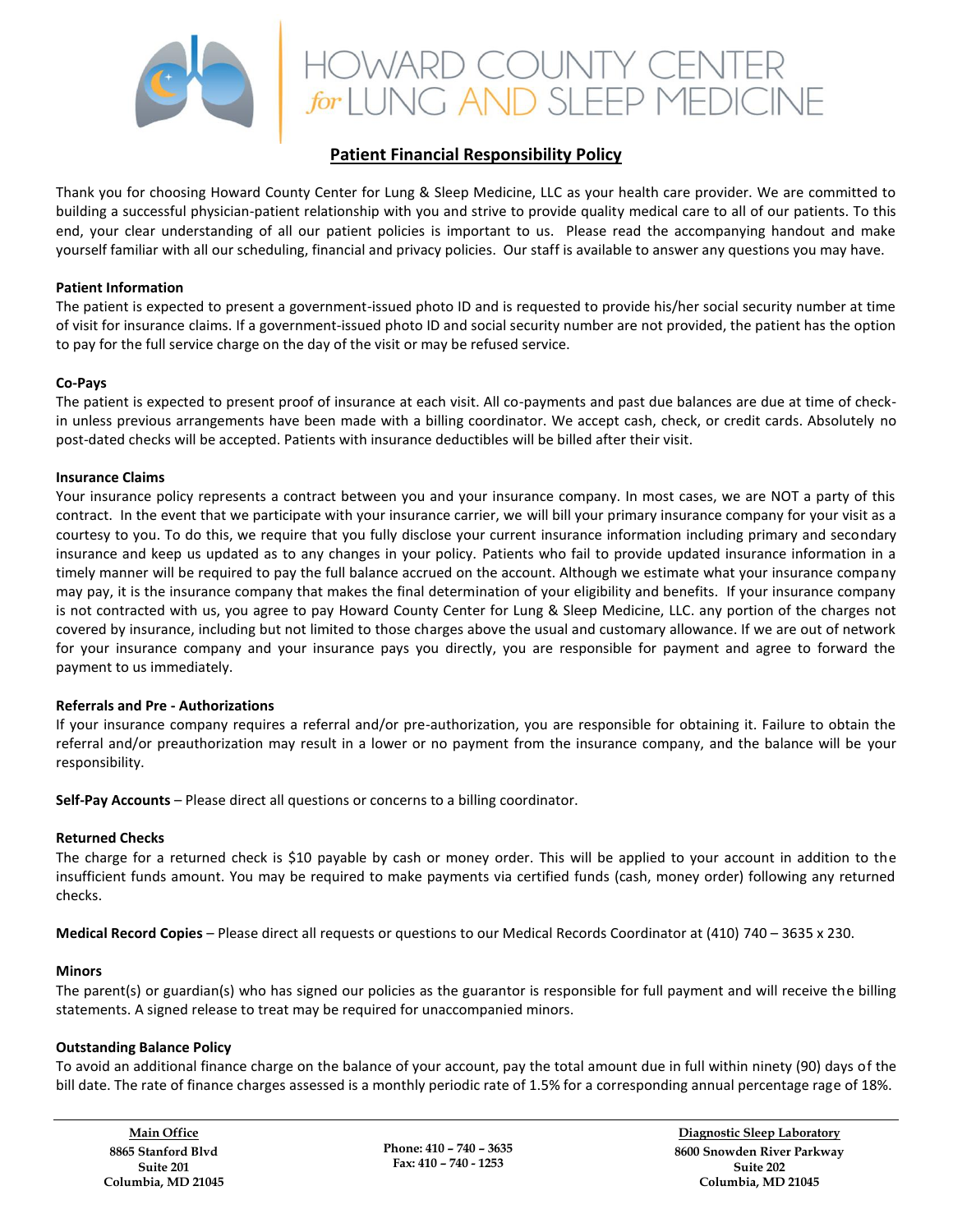It is our office policy that all past due accounts receive two statements in the mail. If payment is not made on this account, a single phone call will be made to try to make payment arrangements and one final notice will be sent. If no resolution is made, the account will be sent to a collection agency and the patient may face a possible discharge from the practice.

If you feel there is an error in your account, you must notify our office in writing within 60 days of the bill date. Your notification must include a description of the error and an explanation of why you believe it is an error; the dollar amount of the suspected error; and any other information you believe may be helpful in resolving this matter. Within 90 days after notifying you that we have received your letter, our office must correct any error found or explain to you why our office believes the bill is correct.

# **Scheduling Policy**

This is an outline of all scheduling policies for services provided by Howard County Center for Lung & Sleep Medicine, LLC (HCCLSM). It is our hope that this will allow our practice to better utilize available appointment slots for patients in need, and improve on any wait times when you visit our practice.

#### **APPOINTMENT SCHEDULING**

HCCLSM is rarely able to fulfill requests for same day appointments. However, we make every attempt to ensure that you will be seen by a physician as soon as possible, usually within 7-10 business days. Due to longer visit times, new patients and patients that require pulmonary function testing may experience a 10-14 business day wait.

#### **OFFICE VISIT CANCELLATION / NO SHOW POLICY:**

In the event that you must cancel your appointment, we require at minimum of **24 hours** notice prior to the time of your scheduled appointment. If a patient misses an appointment **without** contacting our office, this is considered a missed appointment ("No-Show, No-Call"). A **non-refundable fee of \$50.00** will be charged for all missed appointments and failure to cancel scheduled appointments at least **24 hours** prior to the appointment time. If a patient accumulates a total of three (3) consecutive missed appointments, the patient may not be rescheduled for future appointments and may be asked to leave our practice. For appointments scheduled on Monday, the deadline for cancellation is **12 Noon on the Friday** preceding your Monday appointment.

#### **SLEEP STUDY CANCELLATION / NO SHOW POLICY:**

We require notice by **12 Noon the day before** your scheduled sleep study appointment if you must cancel your sleep study. For sleep studies scheduled for Saturdays, Sundays or Mondays, the deadline is **12 Noon on the Friday preceding your scheduled study**. A **non-refundable fee of \$250.00** will be charged to you for a missed appointment ("No-Show, No-Call") or if you do not notify our office to cancel your appointment in accordance to the guidelines stated in this paragraph.

For appointments and/or sleep studies scheduled around the time of **holidays and office closures**, the deadline will be specifically noted at the time you schedule your appointment.

**Any cancellation/no show fee will be billed to you directly. This non-refundable fee is the responsibility of the patient and will not be covered by your insurance company.** These fees are utilized to cover costs that the practice incurs.

#### **LATE ARRIVALS**

We make every effort to be on time for all our appointments. **Patients arriving more than 15 minutes after their scheduled appointment time may be asked to reschedule.** We apologize for any inconvenience this may cause.

If emergency circumstances occur, causing you to miss your scheduled appointment or sleep study, and you are unable to cancel per our policy stated above, verification of the circumstances may be required in order to waive the fee. If you do not successfully follow through with a rescheduled appointment at a later date then no consideration will be granted to waive the fee.

If you have any questions regarding this policy, please let the staff know and we will be glad to clarify any questions you have. We thank you for your patronage.